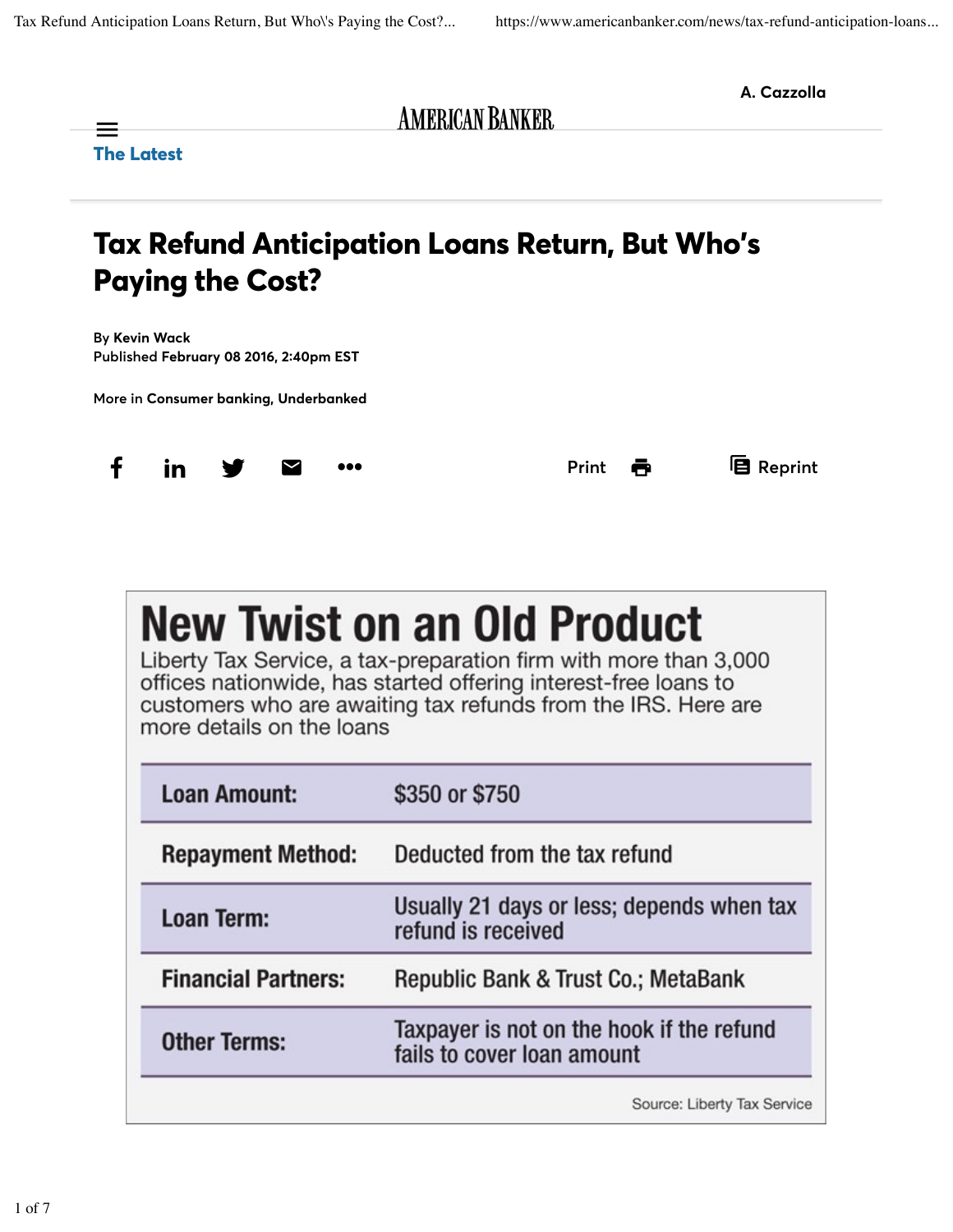Is there a free lunch after all?

A new breed of tax refund anticipation loans is testing that age-old maxim, with supporters saying that free really does mean free and critics suggesting that the products' 0% interest rates are masking the actual costs.

The loans — which are available at two large national chains, Jackson Hewitt and Liberty Tax Service, as well as smaller tax preparers — allow consumers to receive part of their tax refund in advance of its arrival from the Internal Revenue Service. Many of the stores that offer the loans cater to low-income taxpayers, who are more likely than wealthier consumers to need their tax refunds as soon as possible.

## CFPB Sues Tax Refund-Anticipation Lender Ahead of Tax Day Republic Bancorp in Kentucky Exiting Tax Refund Lending FDIC Renews Effort to End Republic's Tax-Refund-Loan Business

Unlike an earlier generation of refund anticipation loans, which was driven to nearextinction by banking regulators, the latest version is being advertised as free to consumers. Banks and other lenders supply the loans, but fees are now paid by the tax preparers.

Among the lenders offering the loans is Republic Bank and Trust, a Louisville, Ky., community bank that had been one of the nation's top refund anticipation lenders until it was essentially forced out of the business in 2012. It is partnering with Liberty Tax Service and other smaller preparers, charging them \$35 for each approved loan.

Under the terms of their agreements with Republic, the preparers are prohibited from passing that cost along to borrowers, who will often already owe several hundred dollars in tax preparation fees. It's that twist — under previous models borrowers typically paid the loan fees — that has made regulators more comfortable with refund anticipation loans.

"It's a product that obviously consumers like and want so far, so we're happy that we're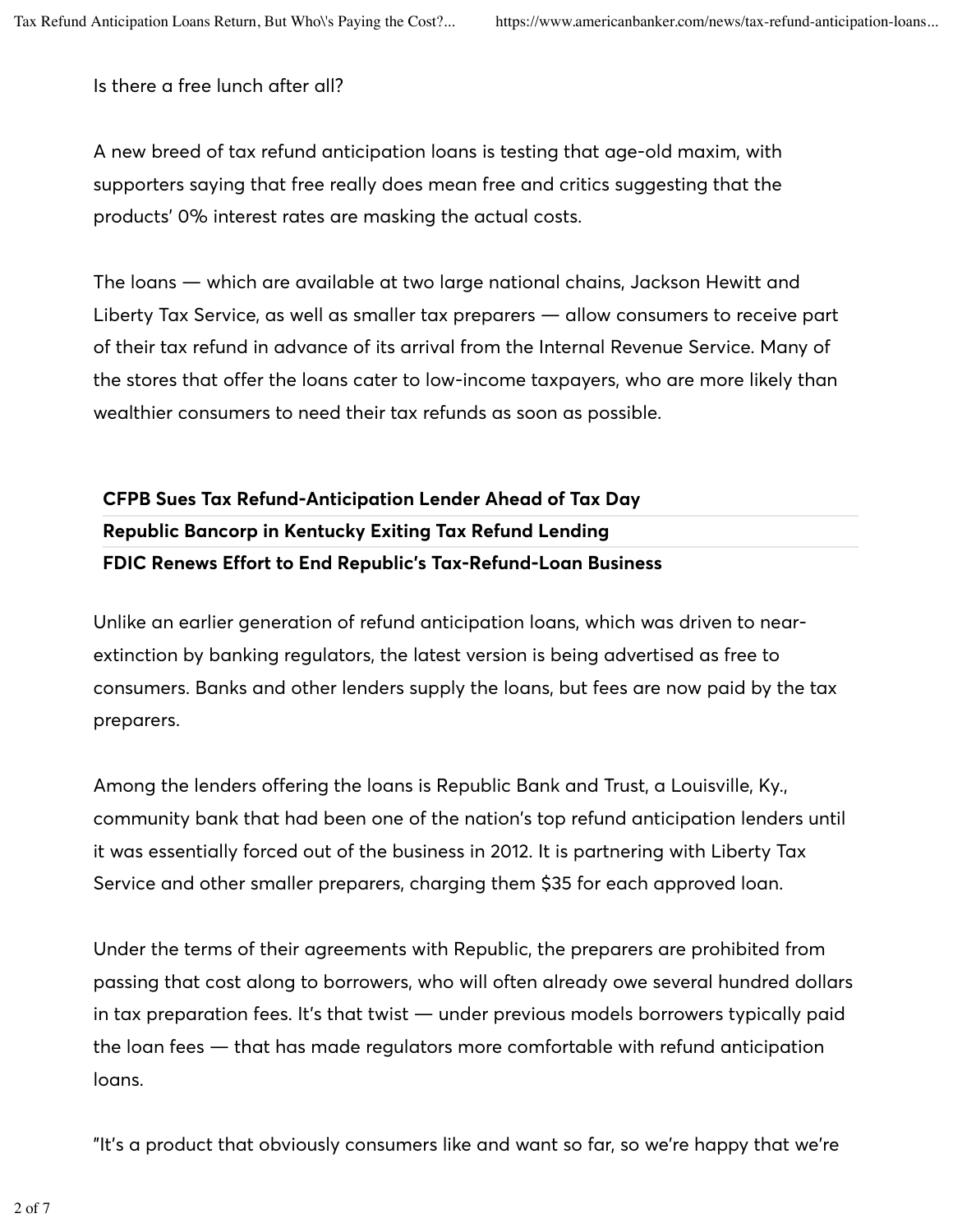able to offer it," said John Ripper, the chief risk management officer at the \$4 billionasset Republic.

For Liberty Tax Service, which is offering the product for the first time this year, interestfree loans are a way to attract and retain customers, said company spokeswoman Martha O'Gorman.

She argued in an email that Virginia Beach-based Liberty does not need to pass the loan fees on to customers because the company expects the new revenue generated from additional business to exceed the fees being paid to the banks that supply the loans.

But consumer advocates, after many years of battles over high-cost financial products for taxpayers, are skeptical.

"These are advertised as free," said Adam Rust, director of research at Reinvestment Partners, a community development group based in Durham, N.C. "At the same time, you know, nothing is ever really free."

Pricing in the tax-preparation business is opaque, consumer advocates say. This makes it difficult for taxpayers to comparison-shop.

"Preparers might pass along these fees, or charge even more," the National Consumer Law Center and the Consumer Federation of America argued in a recent press release. "Since few consumers get a firm price estimate before having their refund prepared, these hidden fees can be hard to avoid."

Rust said that Reinvestment Partners intends to share its concerns about the loans with federal banking agencies.

The earlier incarnation of refund anticipation loans carried high costs that amounted to triple-digit annual percentage rates, and blossomed into a big business prior to a crackdown by the banking regulators.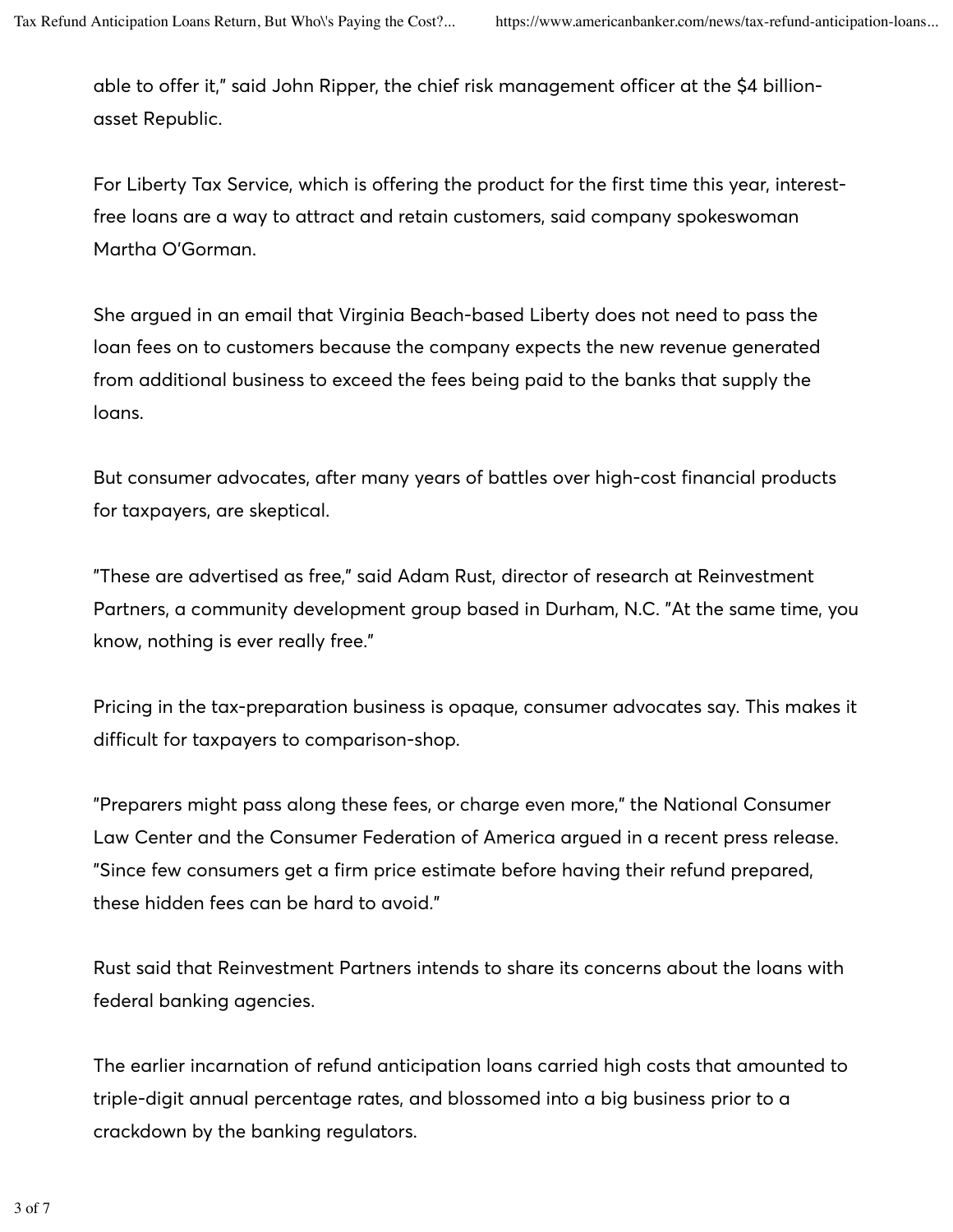Back in 2002, 12.7 million U.S. consumers got one of the loans, according to data obtained by the National Consumer Law Center. By 2014, after banks were driven out of the business, that number had fallen to 35,000.

The high-interest rate loans have not disappeared entirely, but today they are being offered only by nonbanks, and only a relatively small scale.

Republic waged a multiyear battle with the Federal Deposit Insurance Corp. over the refund advances before it stopped offering them after the 2012 tax season.

When Republic revived the short-term loan product, it provided training to tax preparers, who were told that they were not to pass along the \$35 fee to their customers, according to Nelson, the president of Republic Processing Group. He also said that Republic monitors the fees charged by tax preparers as part of its audit program.

Republic officials said they could not discuss the bank's communications with its regulators about the 0% interest product. The FDIC also declined to comment.

The zero-interest loans are different from the higher-priced version in a couple of respects, beyond just their prices.

First, if the tax refund turns out to be smaller than anticipated, the borrower is not responsible for the shortfall, according to several companies that that finance or market the interest-free loans. Under the old products, the consumer could be left on the hook.

In addition, the refund advances are now available only in smaller amounts than they used to be. Taxpayers could previously borrow up to \$1,500. Today, both Jackson Hewitt and Liberty Tax Service are capping the loans at \$750.

In addition to Republic Bank, Liberty Tax Service is also offering the 0% interest loans through MetaBank in Storm Lake, Iowa.

MetaBank is regulated by the Office of the Comptroller of the Currency, which last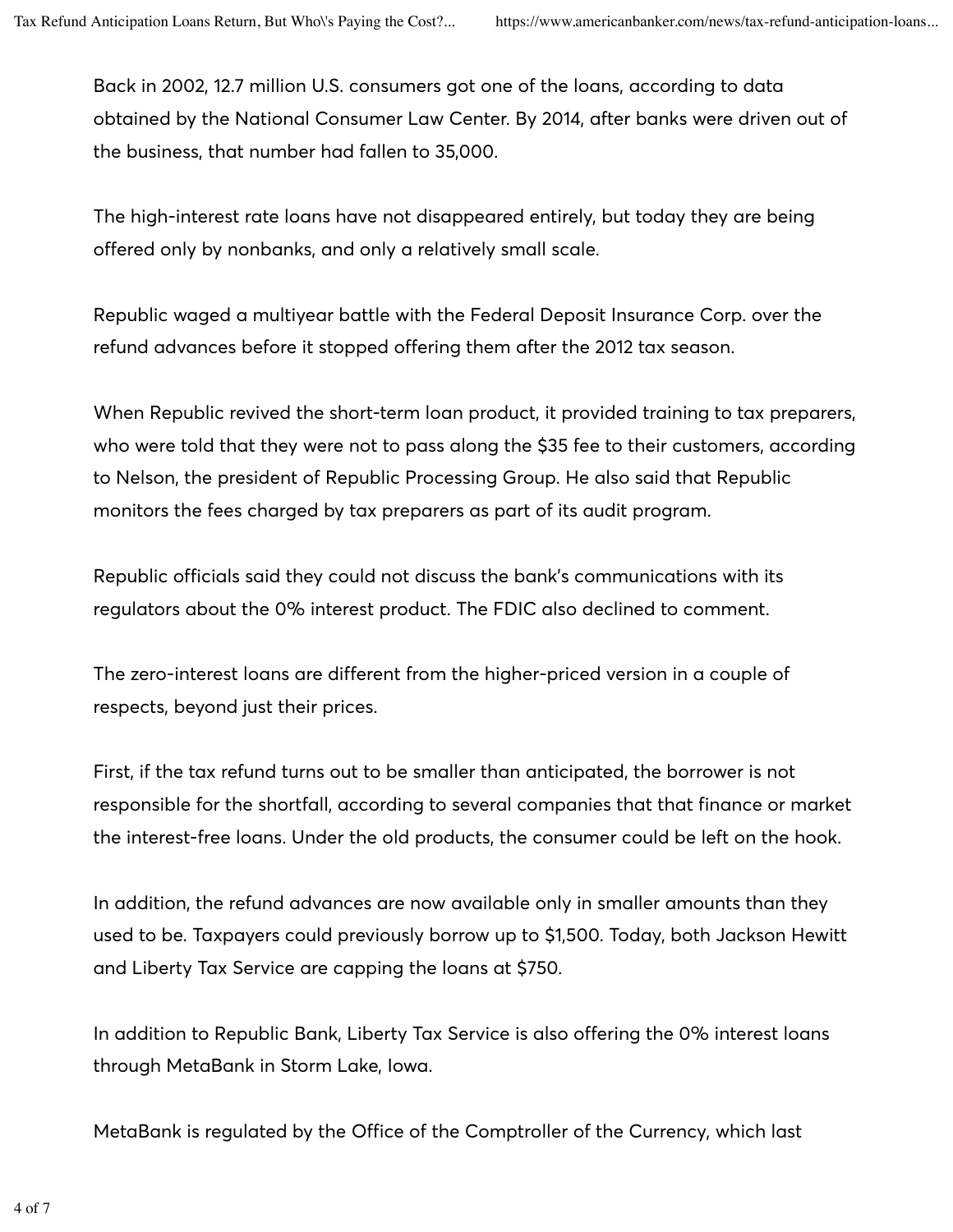August released new guidance on tax refund-related products. The guidance states that banks should implement effective controls and review standards for advertising. It also states that banks should provide training programs that address regulatory requirements.

Toni Cranny, a spokeswoman for MetaBank, did not respond to questions about the size of the fee that the \$2.5 billion-asset bank charges, or about any monitoring by the bank.

Jackson Hewitt, another large tax-preparation chain, offers refund advances through 1st Money Center, a nonbank lender in Hurst, Texas.

"Our prices for tax preparation start at \$48 based on the complexity of the tax return, and prices are the same whether the customer receives a refund advance or not," Parsippany, N.J.-based Jackson Hewitt said in an emailed statement.

## White Paper Virtual card payments made easy

The increasing adoption of virtual card payments by accounts payable departments has created an unexpected complication for suppliers: more friction in the processing, posting and reconciliation of payments and receivables.

PARTNER INSIGHTS SPONSOR CONTENT FROM:



"Jackson Hewitt absorbs the cost of the refund advance as a marketing expense in lieu of other promotions, and it's been very successful."

Another lender in the market is Santa Barbara Tax Products Group, a division of Green Dot Corp. The firm charges tax preparers \$35 for each completed loan, which are free to consumers.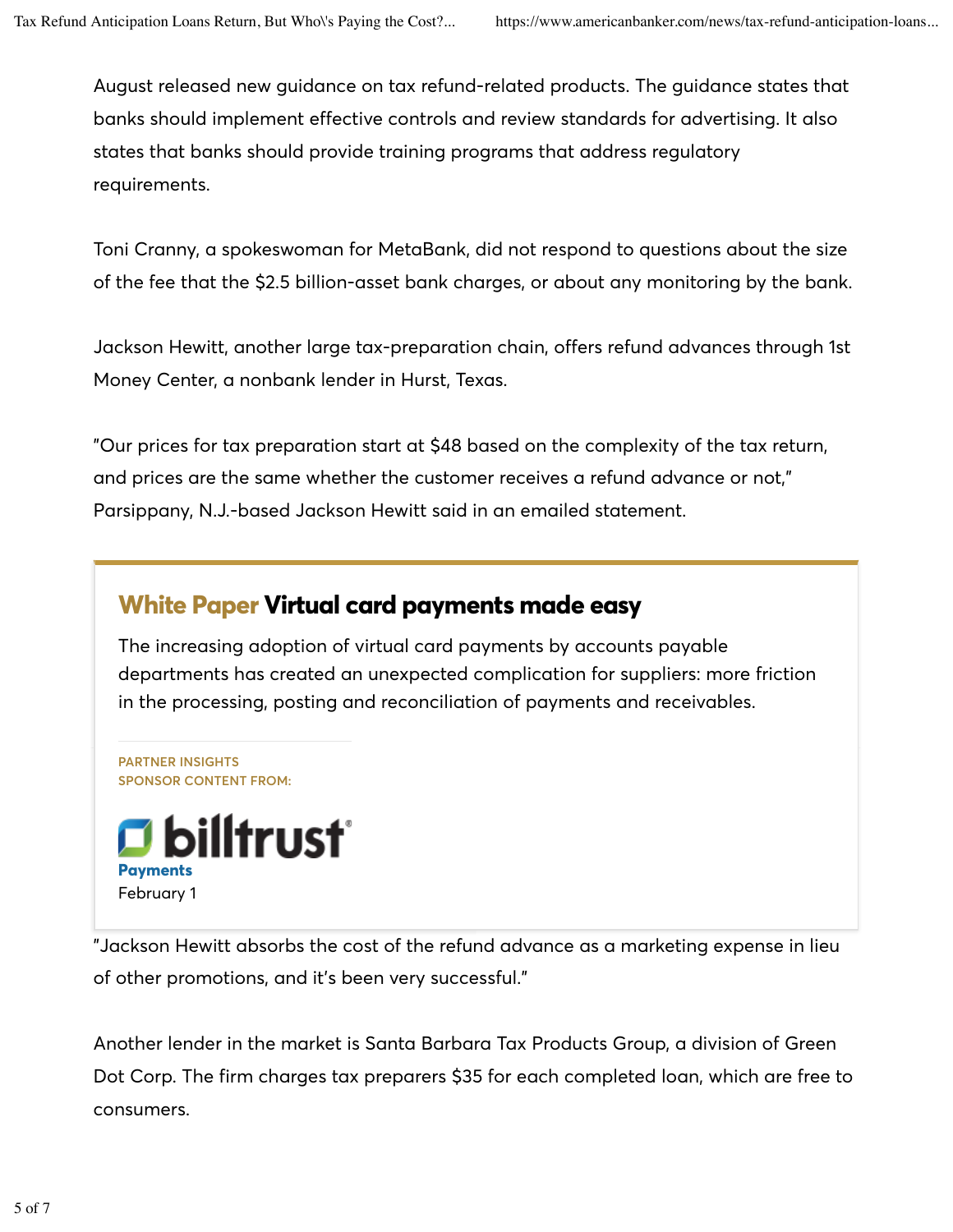The company said in an email that it monitors tax preparation fees "through various means" but did not offer specific examples.



Like what you see? Make sure you're getting it all